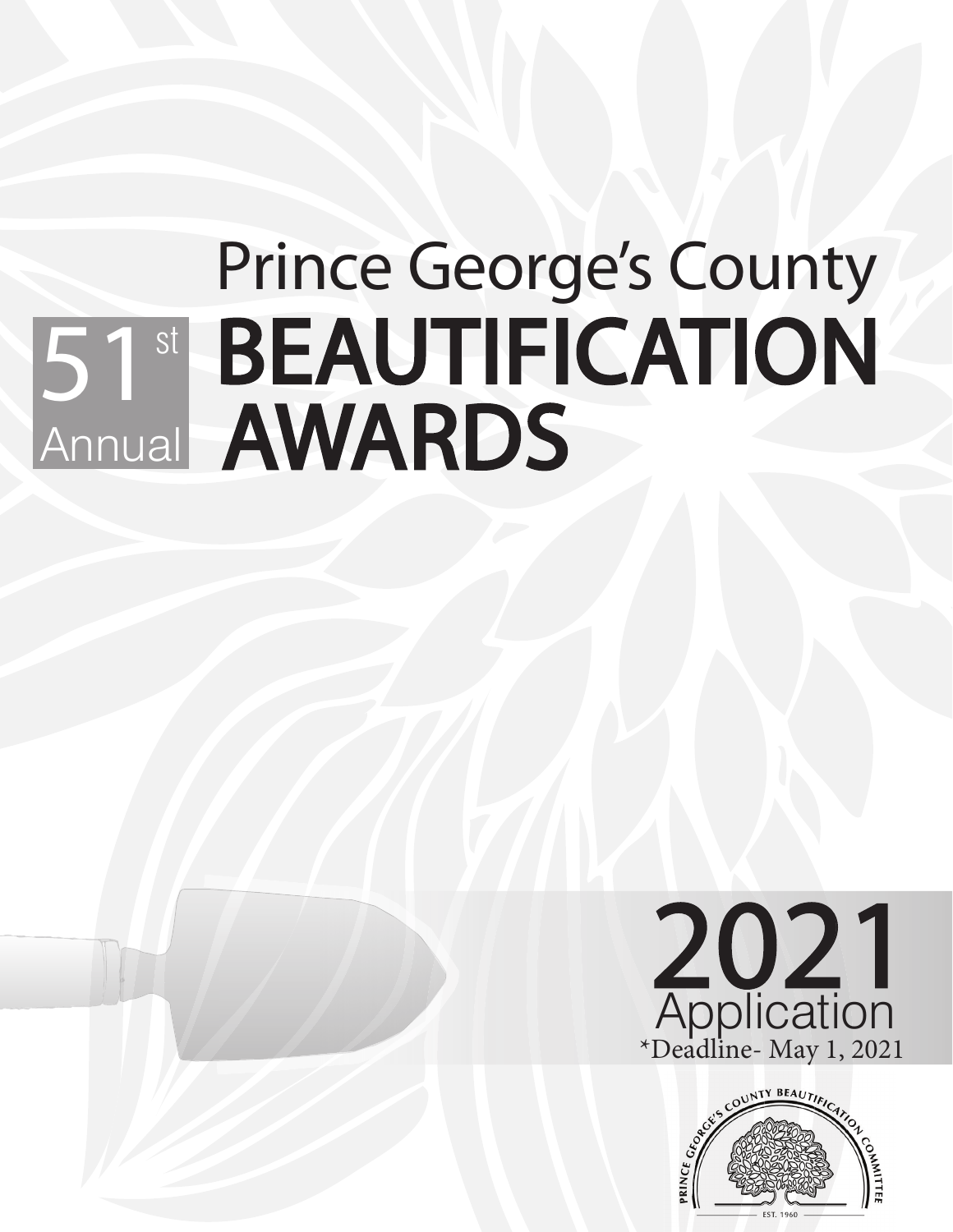# **OUR STORY**

**The Prince George's County Beautification Committee** was established in 1960 as the citizens' advisory group for matters related to street trees and landscaping programs. In 1965 we became an official arm of the Prince George's County Government. On Arbor Day, we work to plant trees and educate our younger generations on the importance of TREES.

Committee members were instrumental in establishing the Willow Oak as the County tree, the Glenn Dale Azalea as the County shrub, Bee Balm as the County herb, and the Daffodil as the County flower.

Through our Beautification Awards Program, Prince George's County honors those who have contributed to the community through excellence in gardening and landscape design. The Beautification Committee is dedicated to the protection of the environment and the preservation of Prince George's County as a healthy and pleasant place to live and work. At our annual awards ceremony, we recognize those citizens whose gardening efforts help make Prince George's County beautiful.



### **Call for Entries!**

You are encouraged to apply on your own behalf or nominate a friend or neighbor whose property you consider beautiful. *If a friend or neighbor is nominating a garden, they must have the nominee fill out the photography wavier section in this application.*

#### **Who May Enter?**

Any person or group maintaining property in Prince George's County is invited to submit an application (this includes professionally designed and maintained gardens).

#### **What About Judging?**

Each garden will be evaluated by accredited judges of the *University of Maryland Extension Master Gardeners of Prince George's County*.

#### **AWARDS**

Based on the judge's evaluation, first year winners will be given a Beautification Certificate Award. First year winners are then encouraged to submit their gardens every year for up to five years to receive the Golden Trowel Award. Golden Trowel Award winners will have their names entered into the Horticultural Hall of Excellence on the sixth year. Awards will be presented at the annual awards ceremony and reception for all participants held in September. Winning recipients will be notified before this date.

| <b>YEAR1</b><br><b>Beautification</b><br>Certificate | $\cdots$                     | <b>YEARS 2-5</b><br><b>Superior Sustained</b><br>Maintenance Award |                                                                  |  | YEAR <sub>6</sub><br><b>Golden Trowel</b><br>Award |
|------------------------------------------------------|------------------------------|--------------------------------------------------------------------|------------------------------------------------------------------|--|----------------------------------------------------|
|                                                      | For more information contact |                                                                    |                                                                  |  |                                                    |
| By Phone: 301-627-7758                               |                              |                                                                    | By Mail: Prince George's County Beautification Committee         |  |                                                    |
| (Brooke Westby)                                      |                              |                                                                    | Post Office Box 143, Upper Marlboro, Maryland 20773              |  |                                                    |
| Website:                                             |                              |                                                                    | www.pgcbeautification.com By Email: pgc.beautification@gmail.com |  |                                                    |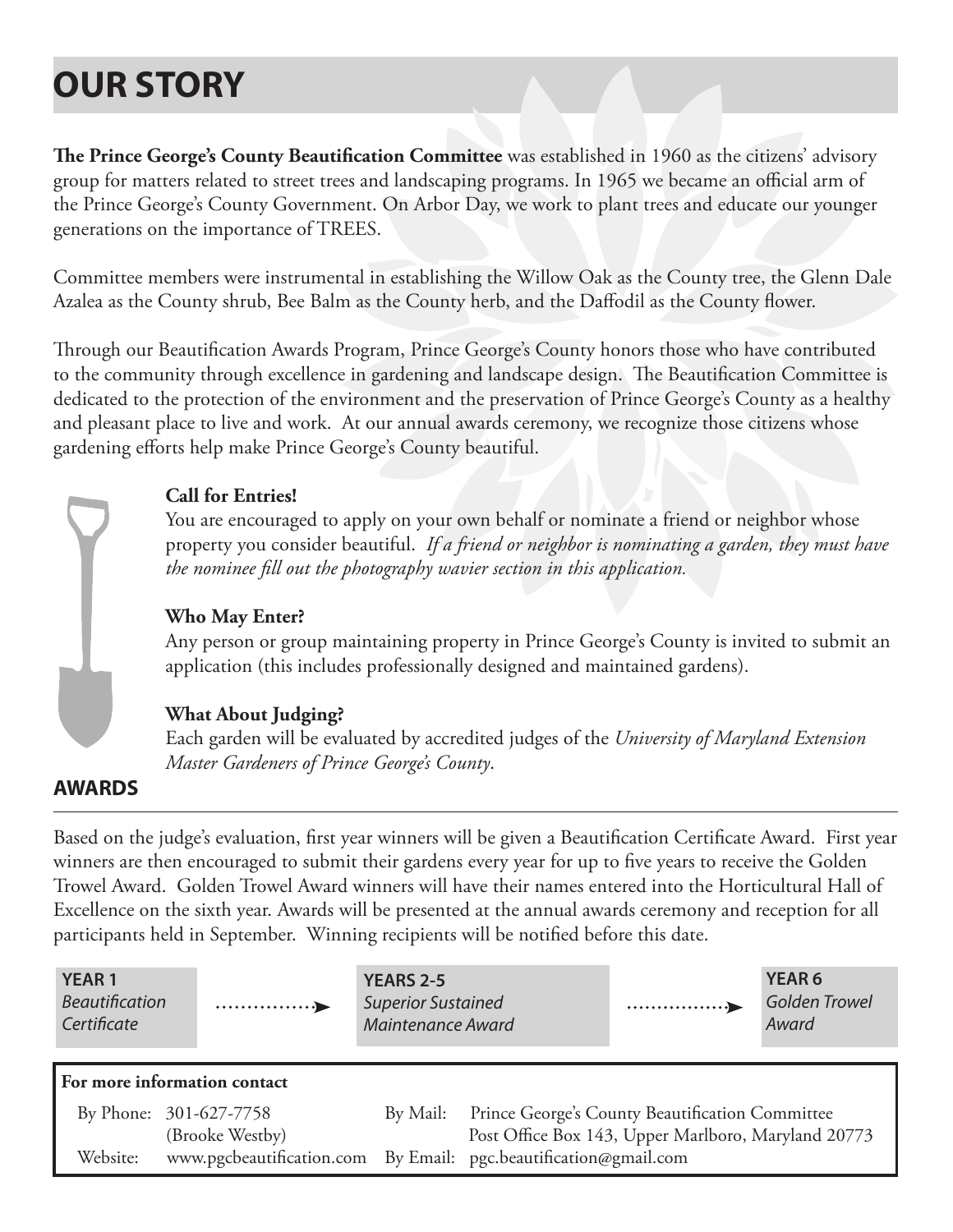## **APPLICATION**

**Category of Entry:** There are three major competition categories. Take care in determining which subcategory best describes your entry. You may check as many subcategories as you feel apply to your situation. Extra credit will be given to gardens that exhibit sustainable practices. **However, only one application per property will be accepted. Applications must be submitted by May 1st, 2021.** 

| Choose the season that best showcases the garden:           | Spring Garden (entry to be judged from May-June)    |
|-------------------------------------------------------------|-----------------------------------------------------|
| All school gardens will be judged in the Spring time frame. | Summer Garden (entry to be judged from July-August) |

#### **Residential**

This category is for homeowners, renters, or professionally designed properties. Both homeowners and renters may submit; however, if a renter's entry was commercially designed and is also commercially maintained, the entry should reflect the property owner as the nominee and the renter as the nominator.

| Planted:                   | Less Than 3 Years<br>More Than 3 Years                                                    |
|----------------------------|-------------------------------------------------------------------------------------------|
| Professionally Designed:   | Yes<br><b>No</b>                                                                          |
| Professionally Maintained: | Yes<br>$\rm No$                                                                           |
| Property Size:             | 1/4 Acre or Less<br>1/4 to 1/2 Acre<br>$1/2$ to 1 Acre<br>More Than 1 Acre                |
| Garden Type:               | <b>Back Yard</b><br>Front Yard                                                            |
|                            | Specialty Area (e.g., herb, oriental, patio/deck, rock, rose, vegetable, rain, xeriscape) |
|                            | Please Specify:                                                                           |

#### **Community**

This category allows subdivisions, municipalities, government agencies or faith-based organizations to enter beautification projects that have been done collectively. This would include educational or civic groups, groups of property owners, clubs or community properties.

| Planted:     | Less Than 3 Years More Than 3 Years                                                                                                                                     |
|--------------|-------------------------------------------------------------------------------------------------------------------------------------------------------------------------|
| Garden Type: | Public Building   Place of Worship   Community<br>School                                                                                                                |
|              | Specialty Public Project (e.g., median, road, community garden, common area, community entrance,<br>playground/recreation area, wildflower, rain, vegetable, xeriscape) |
|              | Please Specify:                                                                                                                                                         |

#### **Commercial / Industrial**

Commercial and industrial properties are eligible to compete. Apartment common areas – either as an individual building or as a group of buildings – should be identified by the address of the business office and not by the address of an individual's apartment.

| Planted:     | Less Than 3 Years   More Than 3 Years                                                      |
|--------------|--------------------------------------------------------------------------------------------|
| Garden Type: | Overall Complex Entrances/Common Areas                                                     |
|              | Individual Commercial Property (i.e., bank, grocery, gas station, restaurant, retail shop) |
|              | Please Specify:                                                                            |
|              | Individual Industrial Property                                                             |
|              | Please Specify:                                                                            |